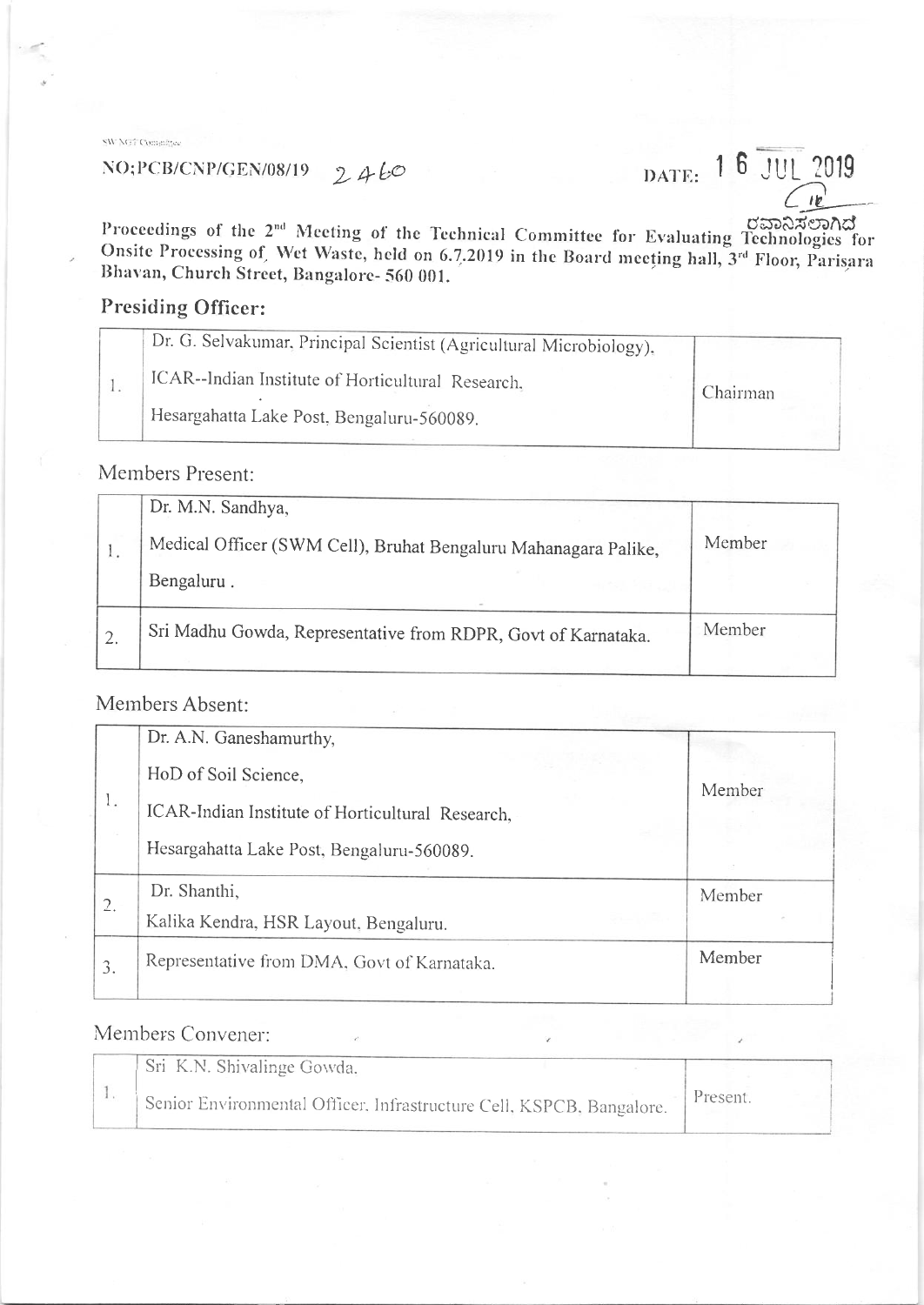In continuation of the proceedings of the 1st meeting of the committee, held on 20.6.2019, the 2<sup>nd</sup> meeting was conducted on 6.7.2019. The Hon'ble Chairman of the committee welcomed, the members and the Senior Environmental Officer, KSPCB and Member Convener of the committee. Since the Directorate of Municipal Administration has not nominated a member on the committee, the Chairman requested the Member Convener to once again contact the Directorate of Municipal Administration to nominate a member on the committee. The members who were attending the meeting for the first time were informed about the purpose of the and the Terms of Reference of committee, by the Member Convener.

Since the purpose of the committee is to evaluate the technologies for the onsite processing of wet wastes generated by bulk generators and individual households, it was decided to invite proposals from various agencies who possess technologies for the onsite management of wet waste generated by bulk generators and individual households, for the evaluation by the high level technical committee. It was decided that the proposed technology should be implementable across a large domestic segment, and in conformity with the Solid Waste Management Rules, 2016. It was further decided that the short listed technologies shall be called for making a presentation before the high level technical committee at a later date, so that such technologies could be evaluated by the committee and technologies that meets the guidelines prescribed in the Terms of Reference (ToR) can be recommended to the KSPCB. The KSPCB was therefore asked to provide wide publicity to this effect by advertising in two national and vernacular dailies each and also give wide publicity in the web portal of the Board. The meeting concluded with a vote of thanks from the Member Convener of the committee.

#### Draft approved by

Chairman of the Committee through e-mail

 $Sd$ /-

Dr. G. Selvakumar Chairman. Technical Committee on Onsite Processing of Wet Wastes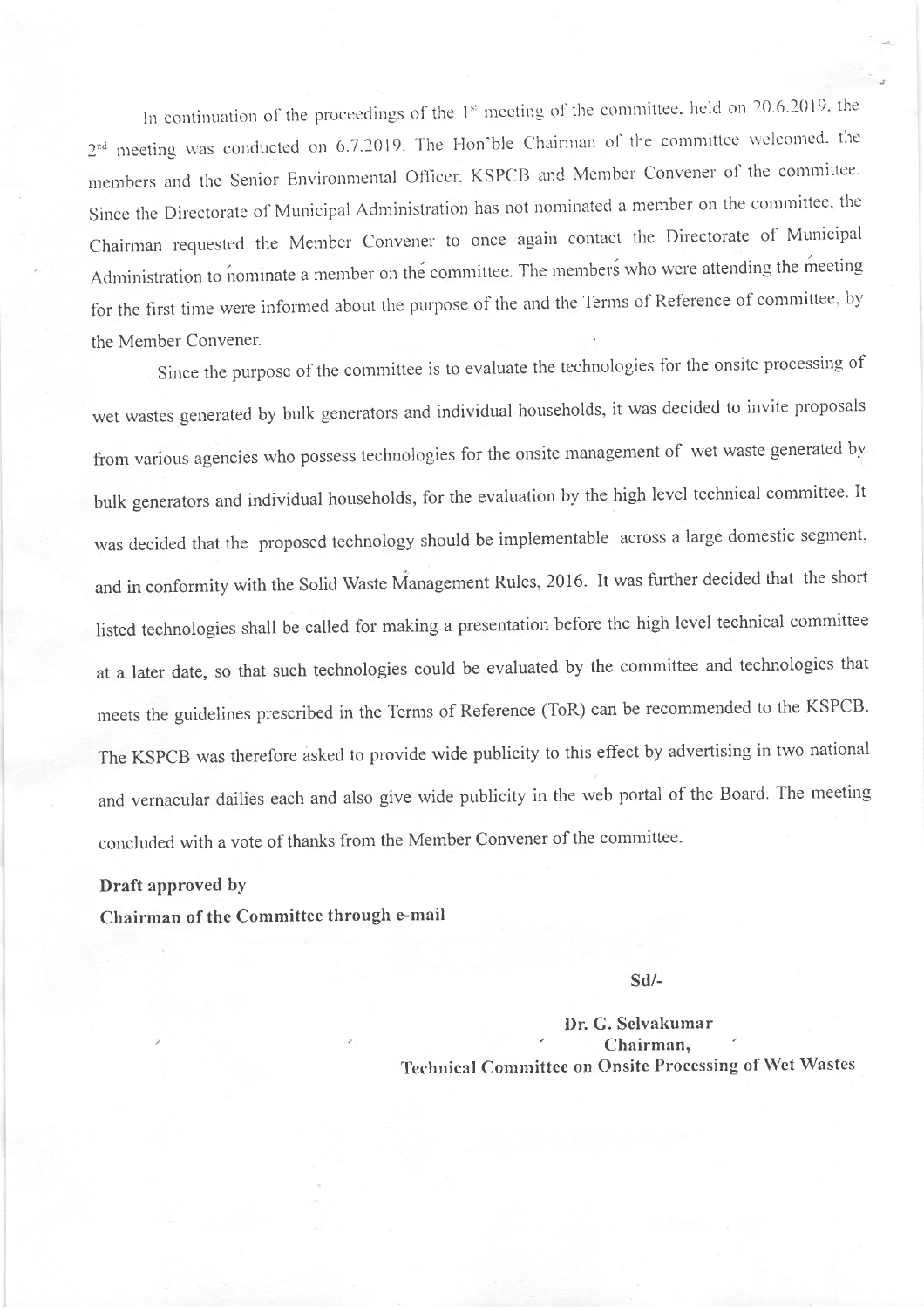1. Dr.G. Selvakumar. Principal Scientist (Agricultural Microbiology),

ICAR --Indian Institute of Horticultural Research, Hesargahatta Lake Post,

Bengaluru-560089.

- 2. Dr. A.N.Ganeshamurthy, Dean, College of Agriculture, Central Agricultural University, Iroisemba, Imphal- 795001 (Manipur)
- 3. Dr. M.N.Sandhya, Medical Officer of Health (SWM) SWM Cell, BBMP, No.38/4, Kensignton Road, Sindhi Colony, Pulikeshinagar, Bangalore- 560 042.
- 4.Dr Shanthi, (Kalika Kendra)No.963, 24th Cross, 16th Main, Sector-3, HSR Layout, Bangalore- 560 002.
- 5. Representative from DMA, Govt of Karnataka, 9<sup>th</sup> & 10<sup>th</sup> Floor, VV Tower, Dr Ambedkar Veedhi, Bangalore-01.
- 6.Sri Madhu Gowda, Representative from RDPR, Govt of Karnataka, MS Building, 3rd Phase, 3rd Gate, Bangalore-560 001.
- 7. Sri K.N.Shivalinge Gowda, Senior Environmental Officer, Infrastructure Cell, KSPB, Bangalore.

#### Copy submitted to:

- 1. The Chief Environmental Officer 1 & 2, KSPCB, Bangalore for information.
- 2. The Senior Environmental Officer, Waste Management Cell, KSPB, Bangalore for information.
- 3. Office Copy.

June de Control Senior Environmental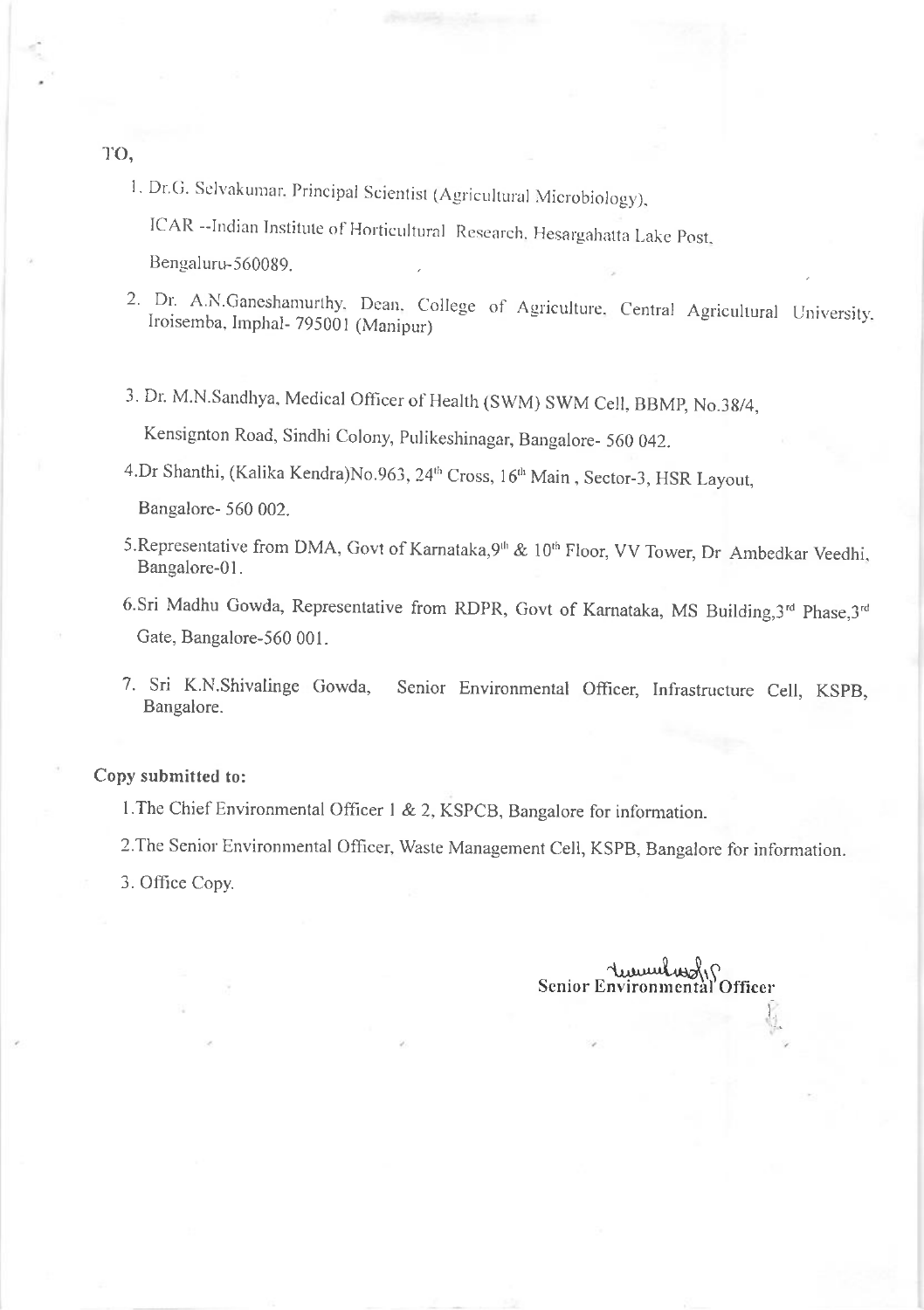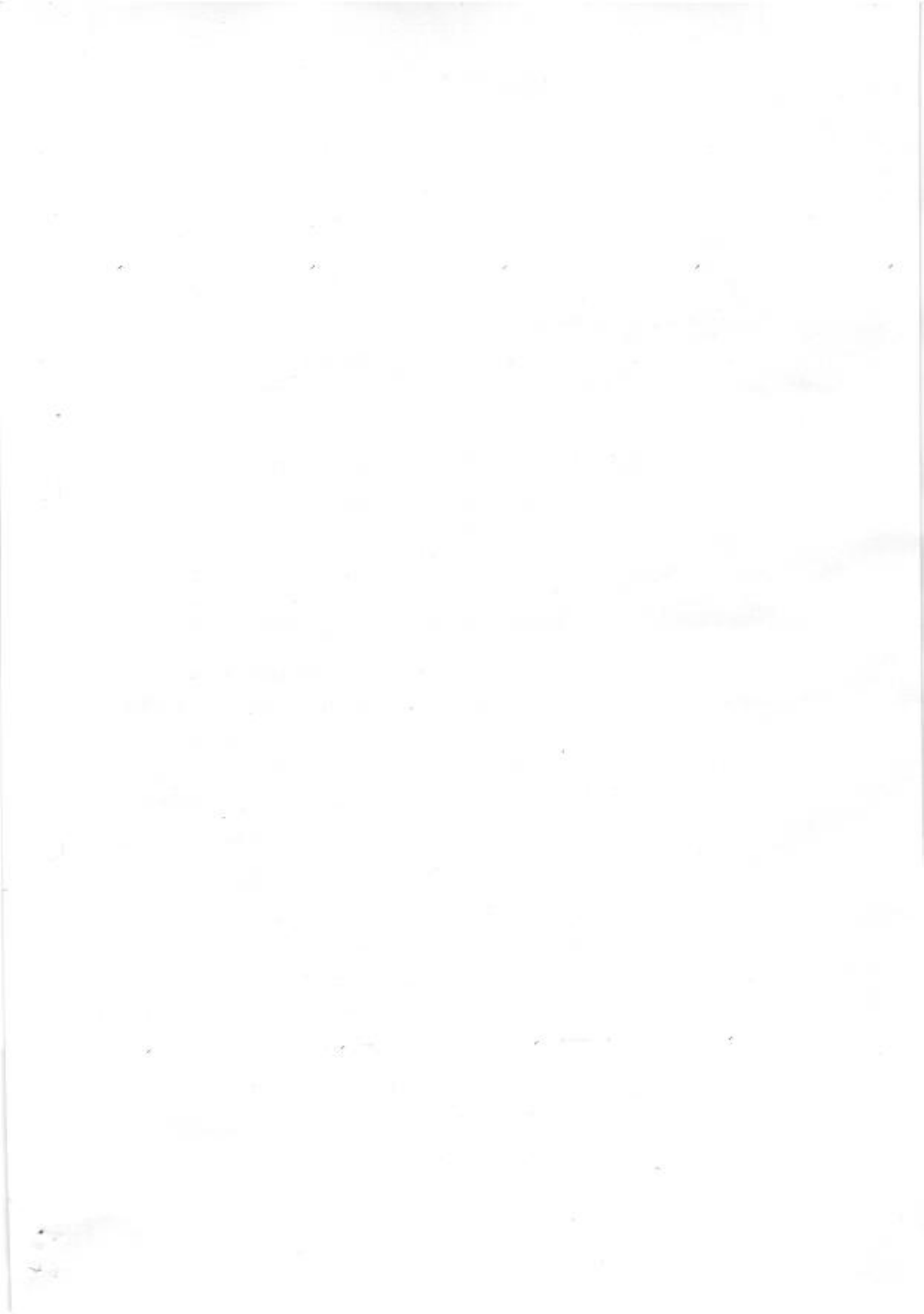#### Paper Notification

The KSPCB has constituted a high level technical committee to evaluate various technologies available for on-site processing of wet waste by bulk generators and individual households. In this regard proposals are invited from various agencies who possess technologies for the onsite management of wet waste generated bv bulk generators and individual households, for the evaluation by the high level technical commiftee. The proposed technology should be implementable across a large domestic segment, and in conformity with the Solid Waste Management Rules, 2016. Interested agencies may send a brief writeup (not exceeding 2 printed A4 size pages), highlighting the salient features of the technology and the expertise of the agency, to the Member Convener of the committee by e mail  $(infra2013@yahoo.in / infra@kspcb.gov.in)$ , on or before dated: 25.07.2019. Short listed technologies shall be called for making a presentation before the high level technical committee at a later date.

**MEMBER SECRETARY** 

TO,

- 1. Dr. G. Selvakumar, Principal Scientist (Agricultural Microbiology). ICAR - Indian Institute of Horticultural Research. Hesargahatta Lake Post. Bengaluru-560089.
- 2. Dr. A.N.Ganeshamurthy, Dean, College of Agriculture. Central Agricultural University. Iroisem6a. Imphat- 795001 (Manipur)
- 3. Dr. M.N.Sandhya, Medical Officer of Health (SWM) SWM Cell. BBMP. No.38/4. Kensignton Road. Sindhi Colony. Pulikeshinagar, Bangalore- 560 042.
- 4. Dr Shanthi. (Kalika Kendra)No.963. 24<sup>th</sup> Cross. 16<sup>th</sup> Main . Sector-3. HSR Layout. Bangalore - 560 002.